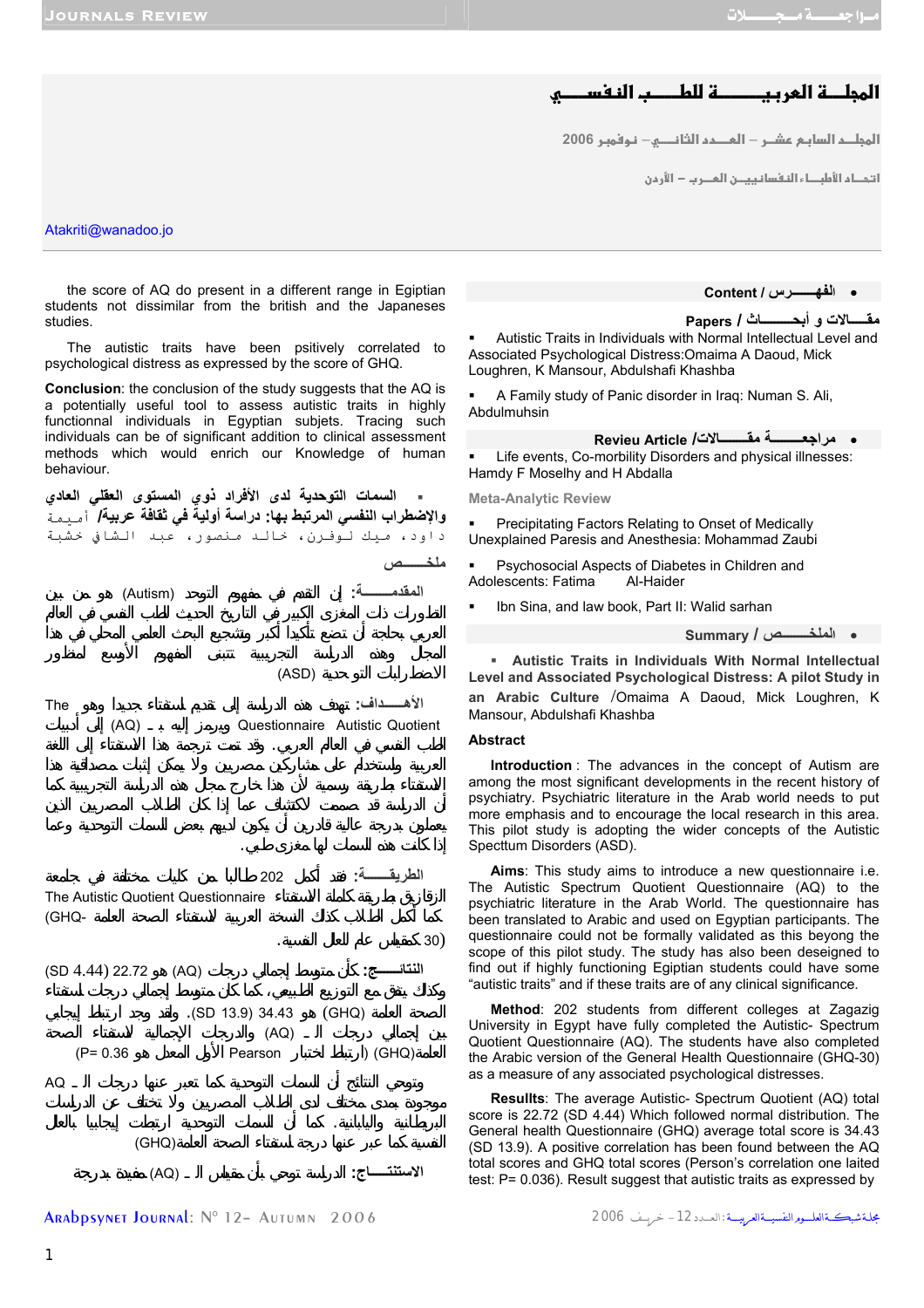# **الاستنتــــاج**: تبين من الدراسة أن طراب الهلع عند أقارب الدرجة

**ملخــــــــص**

**الأهـــــداف:** هناك دعم واضح في عدد من الدراسات القديمة والحديثة

التعليمي جيد.

المرض.

- Dr Numan S.Ali F.R.C. Psych, DPM, DCN : Consultant psychiatrist and Clinical Tutor- Ibn Rushd Psychiatric Hospital, Baghdad- Iraq
- E- mail : numanali@hotmail.com
- Dr. Hayder Abdulmuhsin M.B, Ch.B, FICMS (Psych): Specialist Psychitrist- Ibn Rushd Psychiatric Hospital, Baghdad- Iraq

 **Life events, Co-morbidity of Psychiatric Disorders and Physical illnesses: A reviw of the Literature/** Hamdy F Moselhy and Amal H Abdalla

#### **Abstract**

**Objective** : The view that co-mobidity of life events, psychiatric disorders and physical illnesses enjoys considerable support by a number of older and recent contributing factors, new approches and research difficulties, wich are of particular interest for planing more effective preventive and treatment strategies.

**Method**: stidies were identified by means of computerized and manual searches.

**Results**: high rates of co-morbidity suggest that life events, psychiatric disorders, and physical illnesses are functionally related to one another.

**Conclusion**: inclusion of patients with co-morbid life events, psychiatric be critical for development of effective treatment for this severely sympomatic patient's population.

**Key wards:** Co-morbidity, Life events, physical, psychiatric disorders.

Life events, co-mobidity of psychiatric disorders and phisical illnesses: A review of the literature.

|  | ـ الارتباط بين أحداث الحياة، الاضطرابات النفسية والأمراض  |  |  |  |
|--|-----------------------------------------------------------|--|--|--|
|  | ا <b>لعضوية/مراجعة للأدبيات/</b> حمدي مصلحي، أمل عبد الله |  |  |  |

**النتائــــــج:** إن المعدلات العالية لارتباط أحادث الحياة والاضطرابات

**الخلاصـــــة:** إن إدخال المرضى الذين تعرضوا لأحداث الحياة

- **Dr Omaima A Daoud** : Lecturer of psychiatry, Faculty of Medecine, Zagazig University, Egypt.

الحالات لمصرية. وتتبع مثل هده السمات في مثل هؤلاء الأفراد

القياس الطبي والذي سيثري معرفتنا بالسلوك البشري.

- Dr. Mick Loughren: Consultant Psychiatrist, Runwell Hospital, Essex, UK.
- Professor Abdulshafi Khashaba: Professor of psychiatry, Faculty of Medecine, Zagazig University, Egypt.
	- Correspondence: Dr Khalid A Mansour; Locum Consultant Psychiatrist, Runwell Hospital, Essex, UK. E-mail: kmansour@btinternet.com
- **A Family Study of Panic Disorder In Iraq**/Numan S. Ali, Hayder Abdulmhsin

### **Abstract**

**Summary** : Panic disoder is a common psychiatric disorder and is slightly higher in women than men, the age range is between 22-44 years, there is increasing evidence of familial transmission of panic disorder with moebidity risk in first degree relative of 17.3%

**Objectives**: To determine the rate of PD among first degree relatives of both probands and control group among a sample of psychiatric out patients with PD and the sociodemographic characteristics of such patients.

**Methods**: A sample of sixty probands with their 342 FDRs were assessed by the semi structured psychiatric interview schedule based on diagnostic PD.

**Results**: The rate of PD was high among FDRs of probands (14.9%) than FDRs of control group (3.1%) with female to male ratio of 2:1; most patients were married and living in urban area and were of good educational status.

**Conclusion**: PD was higher among FDRs of case probands than FDRs of cotrol group which suggest a genetic aetiology for PD.



- Correspondance

- Hamdy F Moselhy, MBBCh, MSc, MD, MRCPpsych, Associate professor, Department of psychiatry, Faculty of Medecine and Health Sciences. UAE University, Deparment of psychiatry, Al Ain. PO Box 17666

من المرض التي تعاني من أعراض شديدة.

Arabpsynet Journal: N° 12– Autumn 2006 2006 خريــــف -12الـعــــدد: مجلــةشبكـــةالعلــــــومالنفسيــــةالعربيـــــة

النتائج<u>:</u>  $(%14.9)$  $1:2$  (%3.1)

اضطراب الهلع المثبتة في الكراس التشخيصي- المراجعة الرابعة.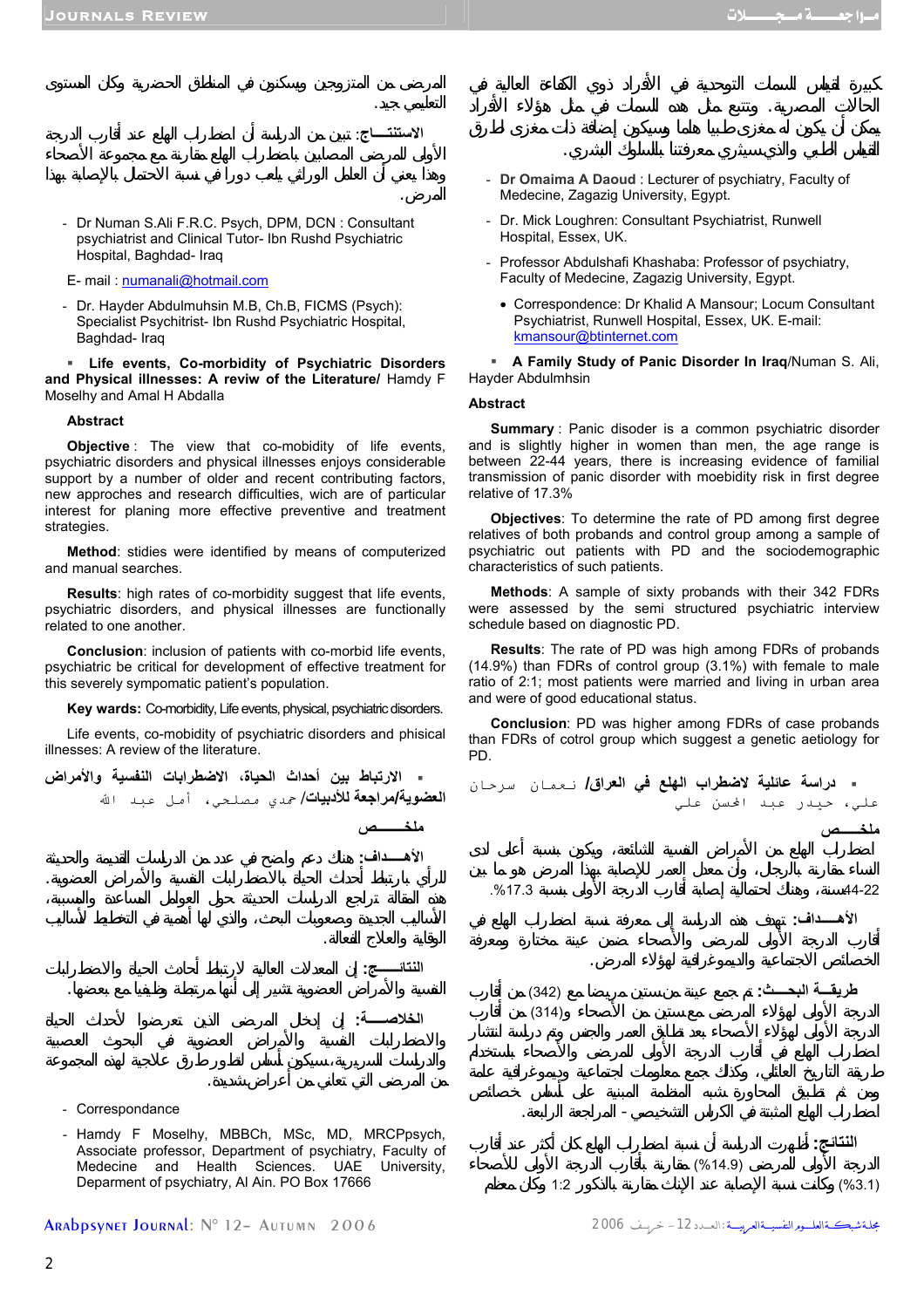- Departement of Psychiatry, King Hussein Medical Centre, Royal Medical Services, Amman 11185, P.O.Box 851595. Jordan
- Mob: (00962)(0) 777514809
- Email: mzaubi9@yahoo.com
- Percipitating Factors Relating to Onset of Medically
- Unexplained Paresis and Anesthesia.
- Dr. Mohammad Zaibi, MD.

 **Psychosocial Aspects of Diabetes Mellitus in Children and Adolescents**/ Fatima Al-Haidar

#### **Abstract**

**Objective** : To review the links between psychosocial factors and diabetes mellitus in children and adolescents, trying to look for these factors whether they play a role in the etiology of diabetes or not, and whether there are psychosocial consequences of diabetes or not.

**Methode**: Reviewing the available and relevant published articles, from 1990 to 2005.

**Results**: Psychosocial factors could precipate the onset of diabetes and may influence the timing of symptoms presentation.

Stress and family problems may effect children and adolescents compliance with diabetic regimen leading to more medical, psychological and social complications. Presence of psychiatric co-morbidity can result in difficult clinical course of diabetes.

Diabetes can affect childre negatively at different phases of development from infancy to adolescence. Diabetic children have rates of depression, anxiety, adjustment disordersz and disruptive behavioral disorders. Their siblings and families are affected negatively as well.

Management should include psychosocial assessment of diabetic children and adolescents and their families, diabetic education, individual psychotherapy, family counselig, management of psychiatric co-morbidity and issues related to school attendance and achivement.

**Conclusion**: Links between psychosocial factors and diabetes to exist. The psychosocial component and subsequent rehabilitation.

 **الجوانب النفسية والاجتماعية لمرض السكري لدى الأطفال والمراهقين مقالة نقدية**/ فاطمة الحيدر **الخلاصـة**

والاجتماعية في توقيت ظهور السكري وازدياد شدته وتعقيد معالجته. ما

والديه واخوته. عند معالجة السكري بد من الالتفات لتقييم الطفل أو

تعلق بالتحصيل الدراسي ذا ما استدعى الأمر أيا منها.

**الهـــــدف:** راجعة الجوانب النفسية والاجتماعية لمرض السكري

**طريقـــة البحــــث:** مراجعة المقالات المنشورة المتوفرة والمناسبة لهذا  $.2005$  1990

لدى الأطفال والمراهقين.

النتائـــــج:

- Amal H Abdalla, MBBCh, MSc, MRCP, Staff Grad in Haematology, Walsall Manor Hospital, UK

#### **Precipitating Factors Relating to Onset of Medically Unexplained Presis and Anesthesia**

#### **Mata-Analytic Review** Mohammad Zaubi

American Psychitric Association (APA), Functional and Psychogenic.

#### **Abstract**

**Objective** : The aim of this study is to examine the extent of the existing evidence describing the precipitating factors relating to onset of madically unesxplained presis and anaesthesia.

**Method**: A systematic analysis of the available scientific literature since 1965 was undertaken to examine the rate recorded trigger factors for onset of medically unexplained presis and anesthesia. These factors examined were physical trauma, stressful life events, panic state, organic illness and surgery.

**Result**: physical trauma was the more frequent percipitating factor 31.6%(Confidence interval CI (28-34) compared to stressful life events 25.4% CI (22-28%).

**Conclusion**: physical trauma was a more likely precipitant for medically unexplained paresis and anesthesia than purely psychological events. The conclusions are however tentative as many physically traumatic events are associated with fear and panic. Nonetheless these results have implications for current DSM IV and ICD-10 diagnostic criteria of conversion disorder wich insit upon a purely psychological triggering event.

**Key Word**: Medically unexplained symtoms (MUS), Chronic Fatigue syndrome (CFS), Diagnostic and Statistical Manual (DSMIV),



Adress for Correspndence:

- Dr. Mohammad Zaubi,MD, DPM, JBPsych, MSc in Psychological medecine (UK).